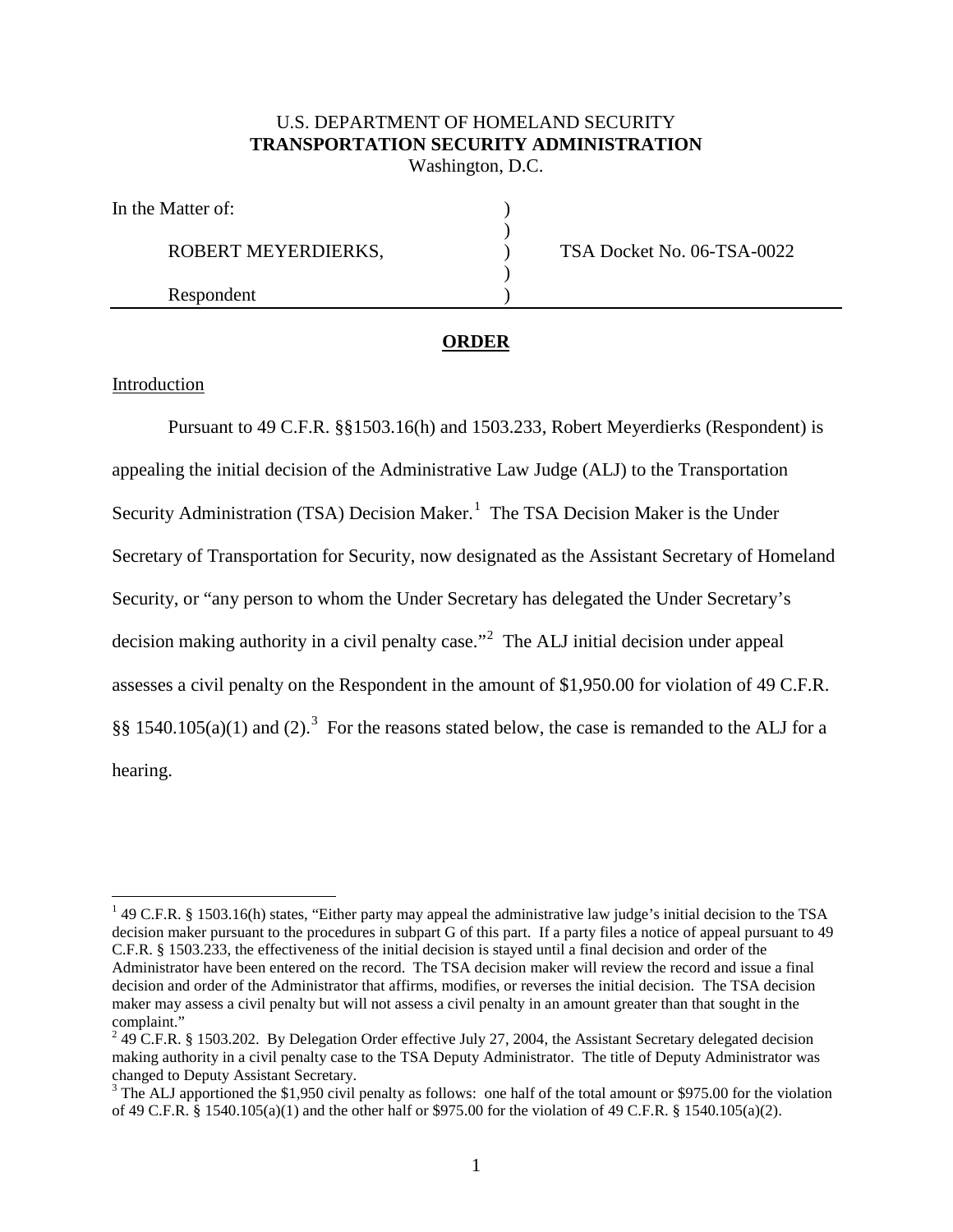#### Synopsis of the Facts and Procedural History

On April 3, 2005, Respondent was a ticketed passenger at Wilmington International Airport. Without authorization, Respondent entered the restricted air operations area (AOA) through a restricted door that was marked with a warning sign. In his response to the Notice of Proposed Civil Penalty, Respondent explained that he was alone at the U.S. Airways waiting area. He waited 15 minutes to present his ticket and ID. He noticed aircraft operator personnel talking at the steps to the aircraft. He heard a buzzer that he thought was a signal that he could open the door. The door was not locked. He opened the door and proceeded to the aircraft. He presented his ticket and ID to the aircraft operator personnel who directed him up the stairs onto the aircraft and assigned him a seat.

Respondent refused a settlement offer and TSA filed a Complaint alleging that Respondent violated 49 C.F.R. § 1540.105(a)(1) and (2). Section (a)(1) provides that no person may "tamper or interfere with, compromise, modify, attempt to circumvent, or cause a person to tamper or interfere with, compromise, modify, or attempt to circumvent any security system, measure, or procedure implemented under this subchapter." Section (a)(2) provides that no person may "enter, or be present within, a secured area, AOA, SIDA or sterile area without complying with the systems, measures, or procedures being applied to control access to, or presence or movement in, such areas." Respondent requested a formal hearing before an ALJ.

On April 17, 2007 TSA filed a Motion for Decision stating that in his response to the Notice of Proposed Civil Penalty, Respondent admitted opening the restricted door and proceeding through the AOA to the aircraft and that these actions constitute a violation of 49 C.F.R. § 1540.105(a)(1) and (2). TSA's Rules of Practice provide that the ALJ must grant a party's motion for decision if the pleadings, depositions, answers to interrogatories, admissions,